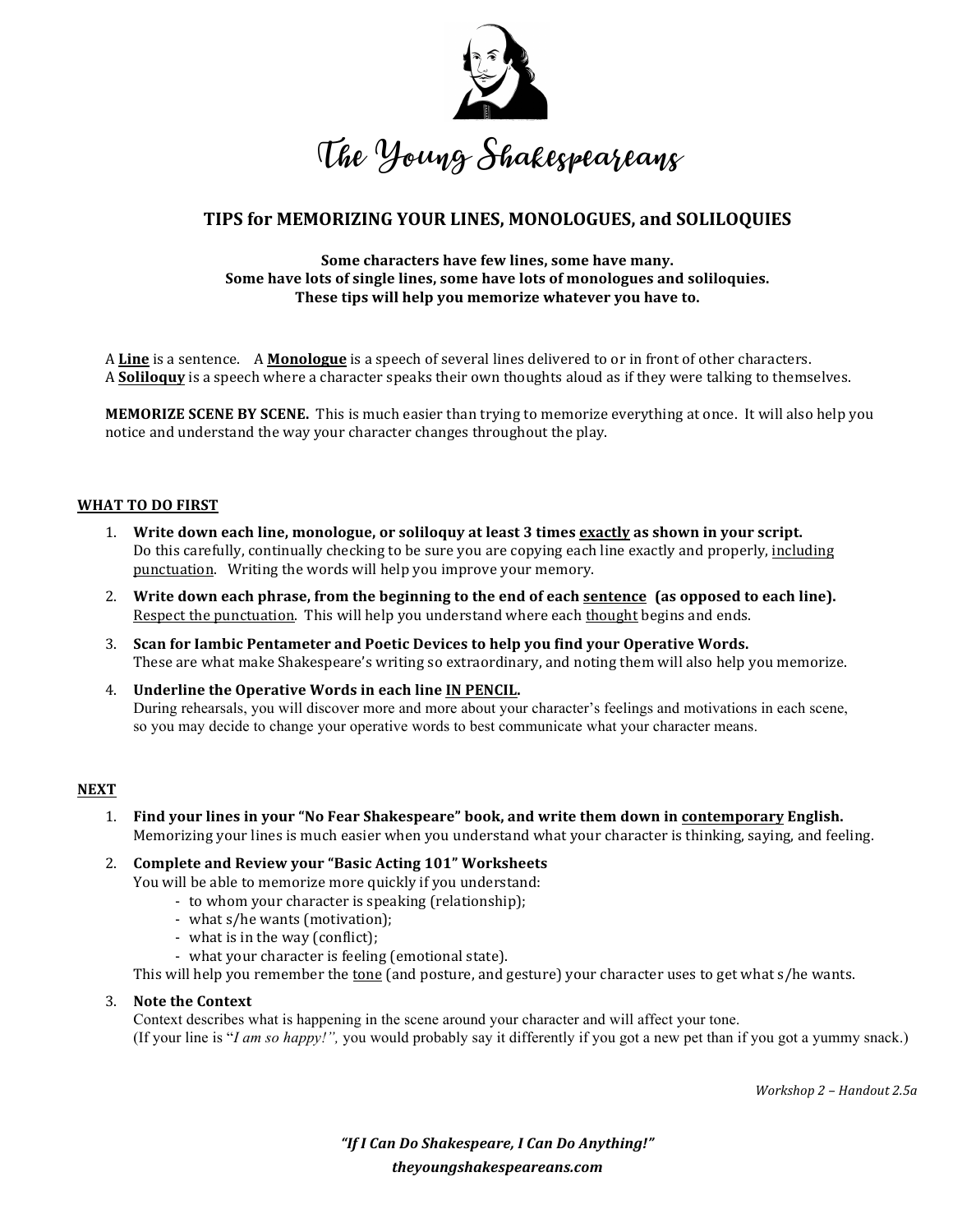## **THEN**

## 1. Mark each "beat" in your script.

A "beat" is a change or pivot in a topic, thought, or event within a monologue or a scene (for example, if your character wants something, s/he might first try asking nicely, then be more demanding, and then finally yell in frustration.) Remembering where the beats are will help you make a "map" of where and when your character's tone, posture, or gesture changes.

## 2. Write down the emotion for each beat.

You can even use an emoji face (happy, sad, angry, afraid). Notice how your feelings and tone change from beat to beat.

## **AND OF COURSE**

- 1. Read your lines in your script aloud many times. Repeat, repeat, and then, repeat!
- 2. Stand up and move around as you read your lines out loud. Most of the time you are not going to perform sitting down, so get used to saying the lines standing up.
- 3. **Walk while you memorize your lines.** Carry your script but try not to look at it (don't do this while crossing the street!). Eventually, you won't have to look at your script at all!
- 4. Read and practice your lines right before you go to sleep and right when you wake up. Our brains are usually most relaxed at this time and can more easily absorb new information.
- 5. Listening is just as important as speaking Know and Understand your Cues!
	- Cues are the lines another character speaks right before your character speaks. Knowing them is important because: - They let you know when you have to speak;
	- They give you something to react (re-act) to, which will make the scene and your character seem more real. (HINT: If there is no actual cue line, imagine one in your head that is consistent with the story.)
- 6. **Practice with a partner.**

Run your lines with someone else looking at the script ("on book") so they can prompt you when you get stuck.

## **ONCE YOU HAVE MEMORIZED**

- 1. **Rehearse your lines in the shower;**
- 2. Rehearse your lines in front of your pets, friends, and family.

Repeated practice will help you feel more confident and less nervous. You'll even start to enjoy yourself!!!

## **AND MOST IMPORTANTLY, HAVE FUN!!!**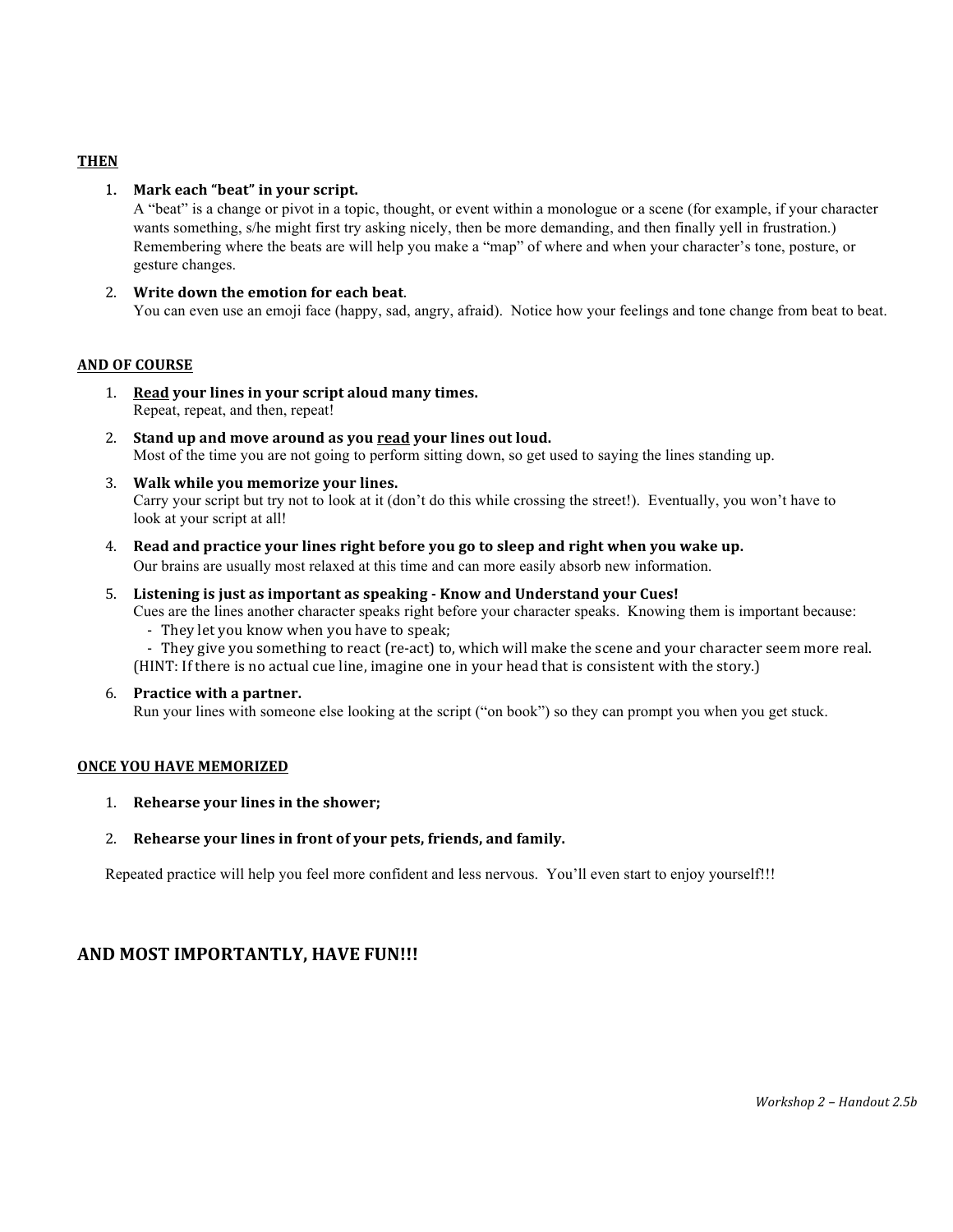

## **MEMORIZATION SAMPLE** using a monologue from "Romeo & Juliet"

## **Juliet - Act III, Scene 4**

*He shall not now make me a joyful bride. I wonder at this haste, that I must wed! I* pray you, tell my lord and father, madam, *I will not marry yet. And when I do, I swear on heaven it shall be Romeo!*

#### WHAT TO DO FIRST

**1.** Write down each line, monologue, or soliloquy at least 3 times exactly as shown in your script.

He shall not now make me a joyful bride. I wonder at this haste, that I must wed! I pray you, tell my lord and father, madam, I will not marry yet. And when I do, I swear on heaven it shall be Romeo!

He shall not now make me a joyful bride. I wonder at this haste, that I must wed! I pray you, tell my lord and father, madam, I will not marry yet. And when I do, I swear on heaven it shall be Romeo!

He shall not now make me a joyful bride. I wonder at this haste, that I must wed! I pray you, tell my lord and father, madam, I will not marry yet. And when I do, I swear on heaven it shall be Romeo!

2. Write down each phrase, from the beginning to the end of each **sentence** (as opposed to each line).

He shall not now make me a joyful bride. I wonder at this haste, that I must wed! I pray you, tell my lord and father, madam, I will not marry yet. And when I do, I swear on heaven it shall be Romeo!

**3. Scan for lambic Pentameter and Poetic Devices to help you find your Operative Words.** 

| He shall / not now / make me / a joy / ful bride.   | (alliteration) |
|-----------------------------------------------------|----------------|
| I won / der at / this haste, / that $I$ / must wed! | (alliteration) |
| I pray / you, tell / my lord / and father, / madam, | (assonance)    |
| I will / not mar / ry yet. / And when / I do,       | (antithesis)   |
| I swear / on heav'n / it shall / be $RQ$ / me $Q$ ! | (assonance)    |

*Workshop 2 – Handout 2.5c*

*"If I Can Do Shakespeare, I Can Do Anything!" theyoungshakespeareans.com*